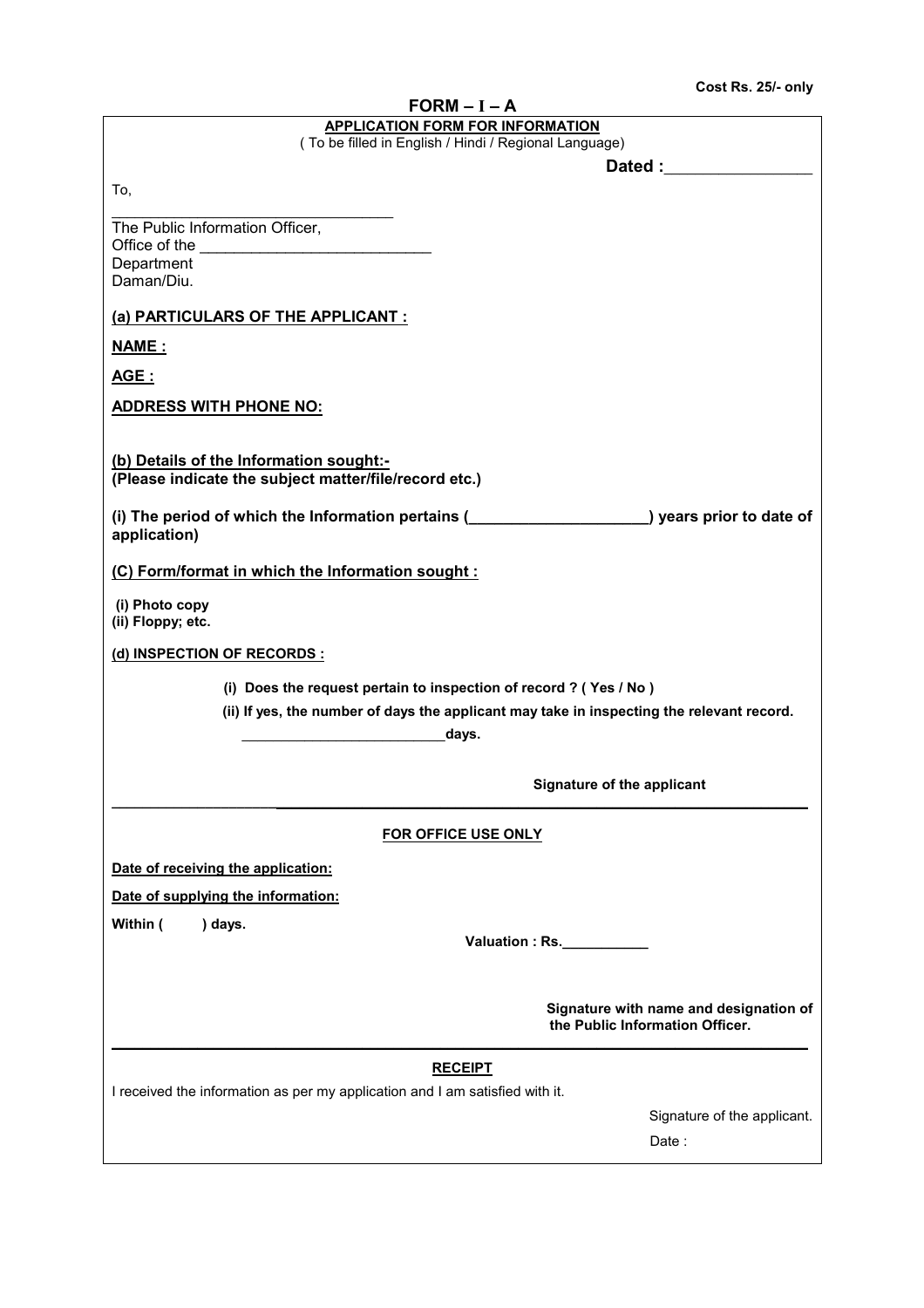## $FORM - I - B$

## FOR OFFICE USE ONLY

**REASON FOR REJECTION :**

| The applicant may, if he so desires, prefer an appeal against this order to the<br>Development Commissioner / Appellate Authority within 30 days of this order |
|----------------------------------------------------------------------------------------------------------------------------------------------------------------|
| Signature of the Public Information Officer<br>With name & Designation                                                                                         |
| Place:<br>Date:                                                                                                                                                |